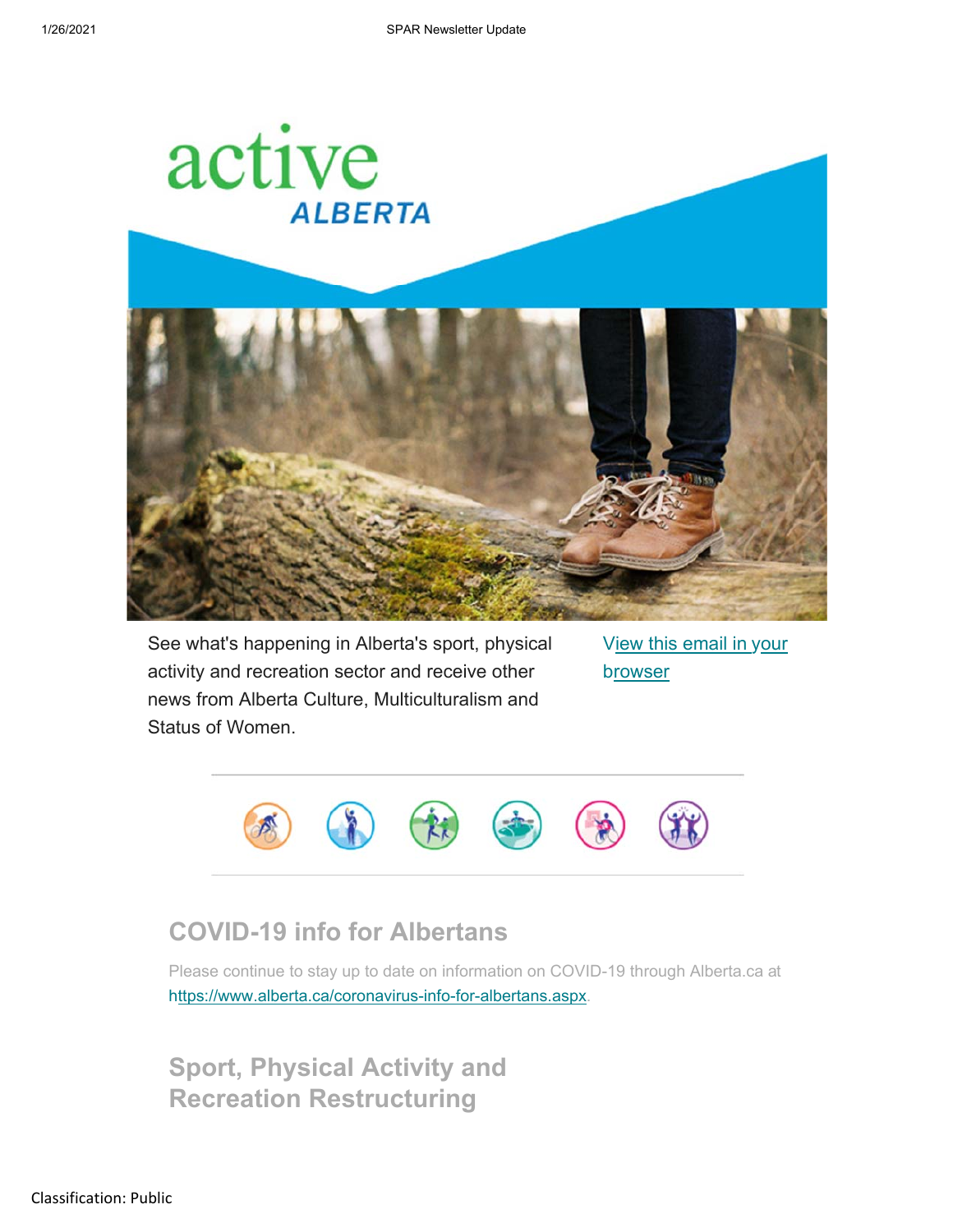#### 1/26/2021 SPAR Newsletter Update

The Sport, Physical Activity and Recreation Branch is being re-organized into three primary units comprised of:

- SPAR Partnerships led by Tim Bjornson,
- Multi-Sport Games (includes Alberta Games and High Performance Sport) led by Don Wilson, and
- SPAR Policy and Strategy led by Brad Babiak, which includes a group responsible for operations and sector coordination led by John Barbour.

We look forward to continuing to support and work with the Sport, Physical Activity and Recreation sector.

# **Alberta Corporate Registry Annual Returns Suspended**

In keeping with public gathering restrictions, deadlines are suspended for businesses, corporations and non-profits that require holding annual general meetings in order to file their annual returns with Alberta Corporate Registry.

Corporations, non-profit companies, and societies may postpone any upcoming annual general meetings and delay filing their annual returns until such time as provincial/local gathering restrictions have been lifted.

# **Sport Law & Strategy Group Shared Helpful Tips During COVID-19**

Please follow this **Link** for the information shared through SIRC.

If you'd like to access the March 23 call or join our next Conversation Matters: You Ask, We Share!, on April 1, 2020 at 12:00 pm please click here.

# **Government of Canada Temporary Wage Subsidy for Employers**

The Temporary Wage Subsidy for Employers is a three-month measure that will allow eligible employers to reduce the amount of payroll deductions required to be remitted to the CRA. You are an eligible employer if you: are a nonprofit organization, registered charity, or a Canadian-controlled private corporation; have an existing business number and payroll program account with the CRA on March 18, 2020; and pay salary, wages, bonuses, or other remuneration to an employee.

The subsidy is equal to 10% of the remuneration you pay between March 18, 2020, and June 20, 2020, up to \$1,375 per employee and to a maximum of \$25,000 total per employer. Once you have manually calculated your subsidy, you can reduce your current remittance of federal, provincial, or territorial income tax that you send to the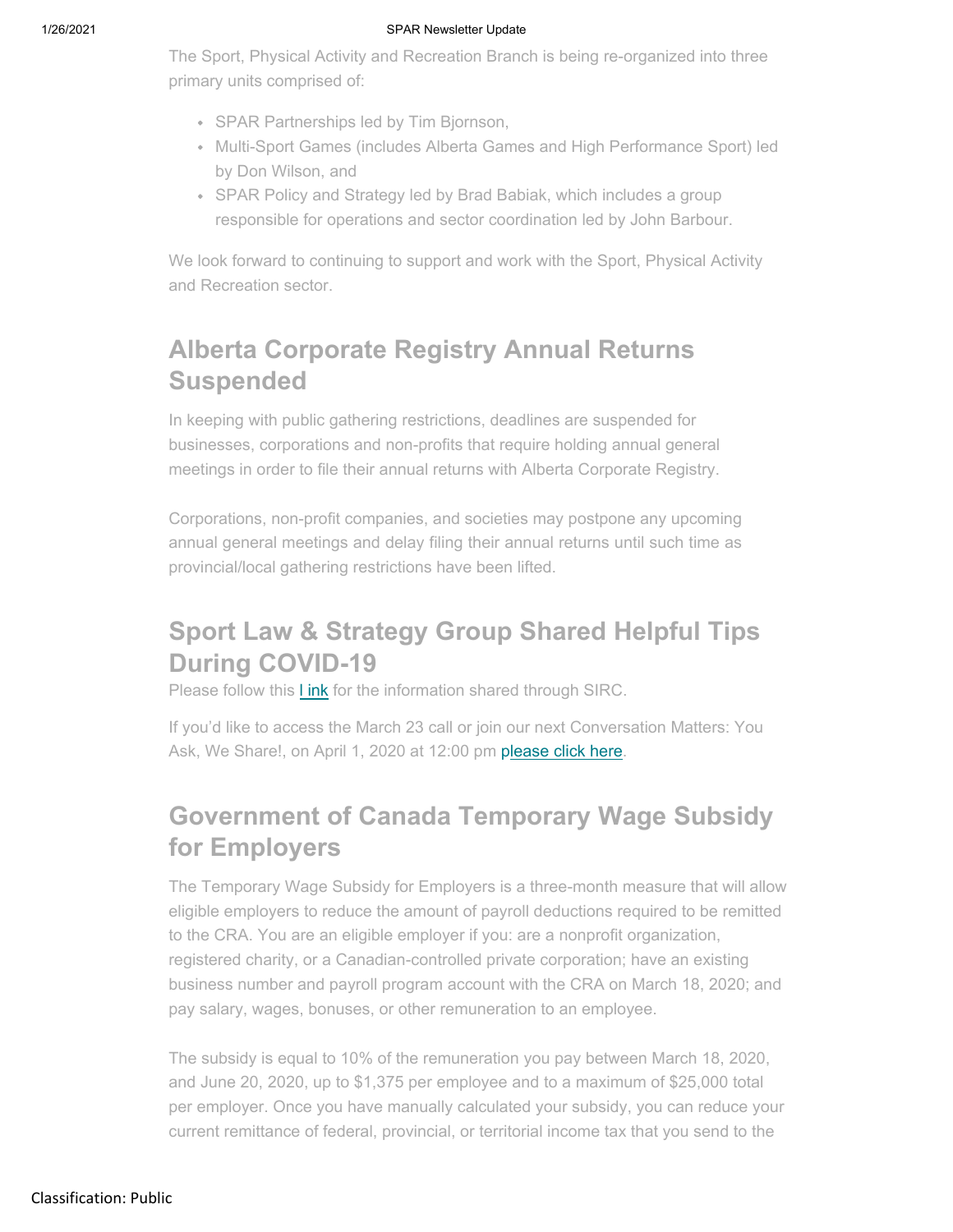CRA by the amount of the subsidy. For more information on eligibility and calculating your subsidy, visit the Government of Canada website.

# **COVID-19 Emergency Social Services Funding**

On March 17, 2020, the Alberta government announced additional emergency funding to charities, non-profits and civil society organizations through the Family and Community Support Services (FCSS) program to support their COVID-19 response.

This funding will be provided immediately and will support social services in enabling social distancing, as well as supports and services for at-risk seniors and families facing homelessness, poverty and social isolation.

The Alberta government is currently working with stakeholders to reach those who are most impacted by COVID-19.

- COVID-19 emergency social services support funding criteria (PDF, 255 KB)
- C OVID-19 emergency social services funding request form (DOCX, 55 KB)
- C OVID-19 emergency social services banker recommendation form

## **ParticipACTION**

ParticipACTION is making it easy and simple to keep active.

- Live 10-minute Facebook Fit Breaks every weekday starting Friday, March 27 at 12pm EST. Missed the workout? No sweat – all videos will be saved to our highlights.
- Ask Dr. Vanderloo your physical activity questions on Instagram live every Thursday from 9am – 12pm EST. Missed the Q&A session? We've got you covered in our highlights.
- Check our Facebook, Instagram and Twitter accounts for daily tips on how to #StayActiveStayHealthy and view/download at-home workouts.
- Find relevant and motivational blogs on our website, ParticipACTION.com.
- Download the FREE ParticipACTION app to keep active, motivated and rewarded. Check out the new "At Home Activity" category filled with home workout videos, tips and tricks, and articles.

## **Sport for Life - PLAYBUILDER activities to stay active inside**

If you're feeling out-of-sorts during this shutdown, there are endless activities on our new curriculum app to keep you busy with the youngsters. Instead of letting your kids park in front of the TV, why not try one of these simple games to get your kids moving and mentally engaged? We've altered them specifically for the current situation, so you don't need to worry about spreading germs unnecessarily.